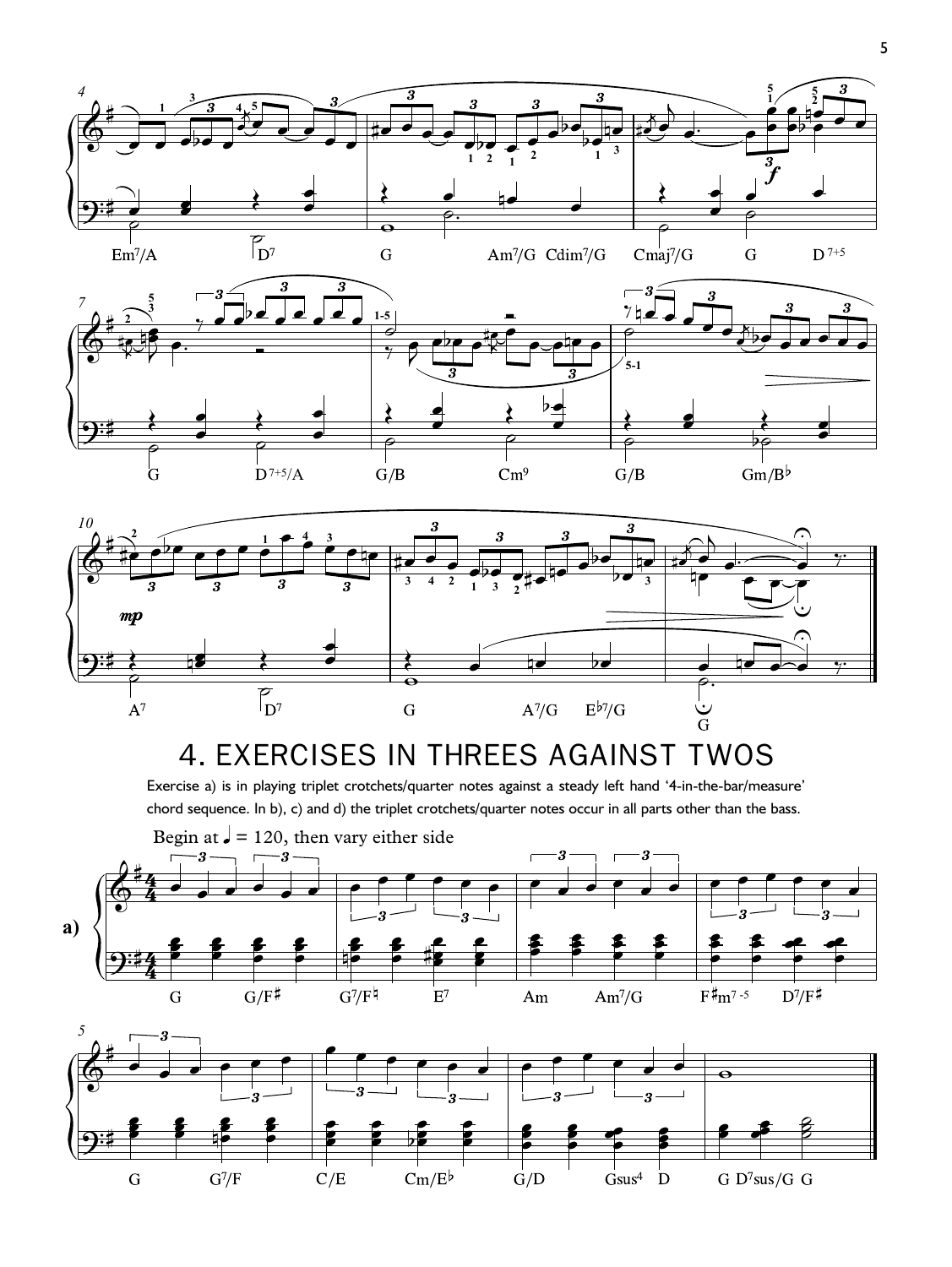## 10. PLAYTIME

A play on the time patterns employed. All accents and staccatos need to be crisp and precise, within a strict tempo. Keep the walking bass (middle 16 bars/measures) smooth and quiet.